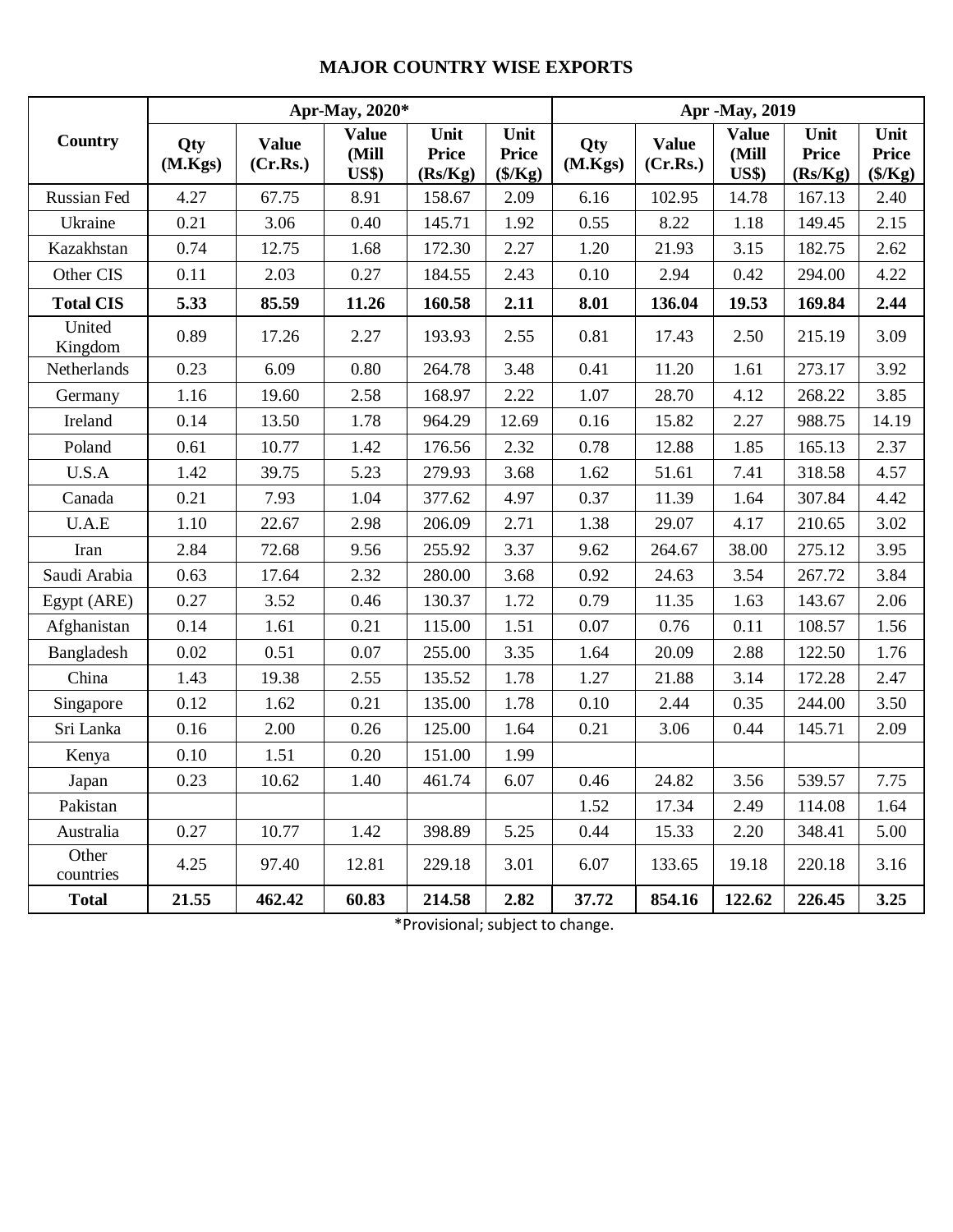## **MAJOR COUNTRY WISE EXPORTS**

|                    |                |                          | Jan-May, 2020*                         |                                 |                                          | <b>Jan -May, 2019</b> |                          |                                       |                                 |                                       |  |
|--------------------|----------------|--------------------------|----------------------------------------|---------------------------------|------------------------------------------|-----------------------|--------------------------|---------------------------------------|---------------------------------|---------------------------------------|--|
| Country            | Qty<br>(M.Kgs) | <b>Value</b><br>(Cr.Rs.) | <b>Value</b><br>(Mill<br><b>US\$</b> ) | Unit<br><b>Price</b><br>(Rs/Kg) | Unit<br><b>Price</b><br>$(\frac{5}{Kg})$ | Qty<br>(M.Kgs)        | <b>Value</b><br>(Cr.Rs.) | <b>Value</b><br>(Mill<br><b>US\$)</b> | Unit<br><b>Price</b><br>(Rs/Kg) | <b>Unit Price</b><br>$(\frac{S}{Kg})$ |  |
| Russian Fed        | 14.54          | 226.93                   | 30.69                                  | 156.07                          | 2.11                                     | 17.45                 | 288.09                   | 41.05                                 | 165.09                          | 2.35                                  |  |
| Ukraine            | 1.11           | 16.76                    | 2.27                                   | 150.99                          | 2.04                                     | 1.22                  | 18.38                    | 2.62                                  | 150.66                          | 2.15                                  |  |
| Kazakhstan         | 3.24           | 59.06                    | 7.99                                   | 182.28                          | 2.46                                     | 3.21                  | 59.54                    | 8.48                                  | 185.48                          | 2.64                                  |  |
| Other CIS          | 0.54           | 9.19                     | 1.24                                   | 170.19                          | 2.3                                      | 0.42                  | 8.32                     | 1.19                                  | 198.10                          | 2.82                                  |  |
| <b>Total CIS</b>   | 19.43          | 311.94                   | 42.19                                  | 160.55                          | 2.17                                     | 22.30                 | 374.33                   | 53.34                                 | 167.86                          | 2.39                                  |  |
| United<br>Kingdom  | 1.86           | 41.98                    | 5.68                                   | 225.70                          | 3.05                                     | 2.54                  | 51.94                    | 7.40                                  | 204.49                          | 2.91                                  |  |
| Netherlands        | 1.17           | 30.78                    | 4.16                                   | 263.08                          | 3.56                                     | 1.20                  | 29.65                    | 4.23                                  | 247.08                          | 3.52                                  |  |
| Germany            | 2.90           | 53.70                    | 7.26                                   | 185.17                          | 2.5                                      | 3.50                  | 88.23                    | 12.57                                 | 252.09                          | 3.59                                  |  |
| Ireland            | 0.41           | 31.49                    | 4.26                                   | 768.05                          | 10.39                                    | 0.40                  | 36.07                    | 5.14                                  | 901.75                          | 12.85                                 |  |
| Poland             | 1.95           | 32.76                    | 4.43                                   | 168.00                          | 2.27                                     | 2.23                  | 36.51                    | 5.20                                  | 163.72                          | 2.33                                  |  |
| U.S.A              | 4.05           | 112.03                   | 15.15                                  | 276.62                          | 3.74                                     | 4.08                  | 135.56                   | 19.32                                 | 332.25                          | 4.73                                  |  |
| Canada             | 0.69           | 24.46                    | 3.31                                   | 354.49                          | 4.79                                     | 0.85                  | 27.45                    | 3.91                                  | 322.94                          | 4.60                                  |  |
| U.A.E              | 4.34           | 94.87                    | 12.83                                  | 218.59                          | 2.96                                     | 5.66                  | 114.72                   | 16.35                                 | 202.69                          | 2.89                                  |  |
| Iran               | 12.82          | 335.38                   | 45.35                                  | 261.61                          | 3.54                                     | 27.19                 | 733.11                   | 104.47                                | 269.62                          | 3.84                                  |  |
| Saudi Arabia       | 2.36           | 64.81                    | 8.76                                   | 274.62                          | 3.71                                     | 1.89                  | 51.27                    | 7.31                                  | 271.27                          | 3.87                                  |  |
| Egypt (ARE)        | 0.89           | 11.06                    | 1.50                                   | 124.27                          | 1.68                                     | 1.86                  | 25.22                    | 3.59                                  | 135.59                          | 1.93                                  |  |
| Afghanistan        | 1.04           | 12.00                    | 1.62                                   | 115.38                          | 1.56                                     | 0.15                  | 4.07                     | 0.58                                  | 271.33                          | 3.87                                  |  |
| Bangladesh         | 0.05           | 1.23                     | 0.17                                   | 246.00                          | 3.33                                     | 2.06                  | 25.91                    | 3.69                                  | 125.78                          | 1.79                                  |  |
| China              | 3.28           | 47.05                    | 6.36                                   | 143.45                          | 1.94                                     | 3.86                  | 65.46                    | 9.33                                  | 169.59                          | 2.42                                  |  |
| Singapore          | 0.32           | 5.89                     | 0.80                                   | 184.06                          | 2.49                                     | 0.31                  | 6.98                     | 0.99                                  | 225.16                          | 3.21                                  |  |
| Sri Lanka          | 0.85           | 14.32                    | 1.94                                   | 168.47                          | 2.28                                     | 0.91                  | 15.23                    | 2.17                                  | 167.36                          | 2.38                                  |  |
| Kenya              | 0.27           | 4.37                     | 0.59                                   | 161.85                          | 2.19                                     | 0.00                  | 0.01                     | 0.00                                  | 2604.79                         | 37.12                                 |  |
| Japan              | 1.13           | 40.44                    | 5.47                                   | 357.88                          | 4.84                                     | 1.16                  | 52.44                    | 7.47                                  | 452.07                          | 6.44                                  |  |
| Pakistan           |                |                          |                                        |                                 |                                          | 4.47                  | 49.31                    | 7.03                                  | 110.31                          | 1.57                                  |  |
| Australia          | 0.88           | 32.03                    | 4.33                                   | 363.98                          | 4.92                                     | 0.93                  | 34.02                    | 4.85                                  | 365.81                          | 5.21                                  |  |
| Other<br>countries | 13.71          | 298.13                   | 40.29                                  | 217.45                          | 2.94                                     | 13.83                 | 315.53                   | 44.98                                 | 228.15                          | 3.25                                  |  |
| <b>Total</b>       | 74.40          | 1600.72                  | 216.45                                 | 215.15                          | 2.91                                     | 101.38                | 2273.02                  | 323.92                                | 224.21                          | 3.20                                  |  |

\*Provisional; subject to change.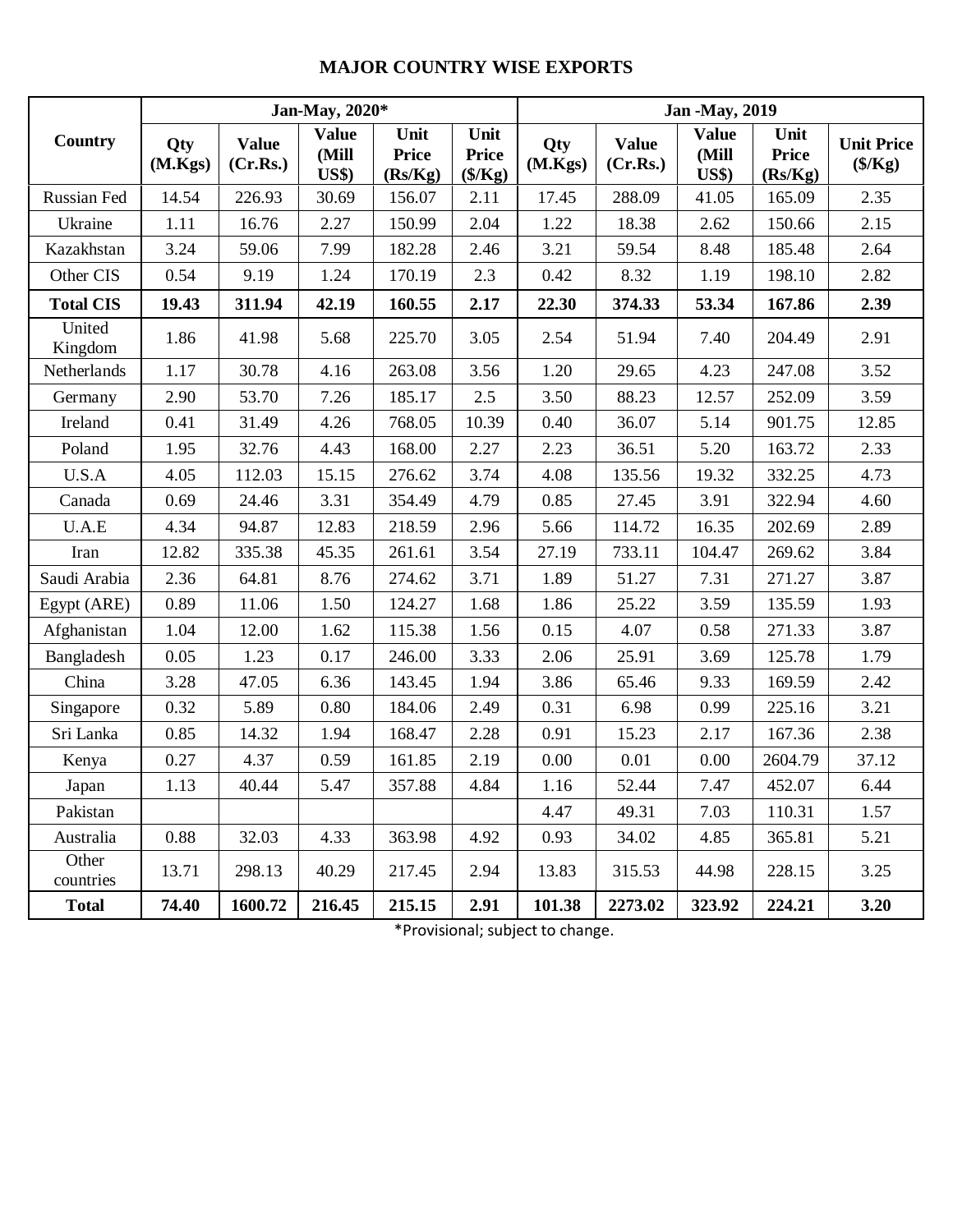## **MAJOR COUNTRY WISE EXPORTS DURING 2019-20 (Final)**

|                    |                |                          | 2019 20                               |                                 |                                          | 2018-19        |                          |                                        |                                 |                                          |  |
|--------------------|----------------|--------------------------|---------------------------------------|---------------------------------|------------------------------------------|----------------|--------------------------|----------------------------------------|---------------------------------|------------------------------------------|--|
| <b>Country</b>     | Qty<br>(M.Kgs) | <b>Value</b><br>(Cr.Rs.) | <b>Value</b><br>(Mill<br><b>US\$)</b> | Unit<br><b>Price</b><br>(Rs/Kg) | Unit<br><b>Price</b><br>$(\frac{5}{Kg})$ | Qty<br>(M.Kgs) | <b>Value</b><br>(Cr.Rs.) | <b>Value</b><br>(Mill<br><b>US\$</b> ) | Unit<br><b>Price</b><br>(Rs/Kg) | Unit<br><b>Price</b><br>$(\frac{S}{Kg})$ |  |
| Russian Fed        | 44.81          | 712.77                   | 100.43                                | 159.05                          | 2.24                                     | 45.37          | 716.84                   | 102.51                                 | 157.99                          | 2.26                                     |  |
| Ukraine            | 3.48           | 53.24                    | 7.50                                  | 152.83                          | 2.15                                     | 3.38           | 51.05                    | 7.30                                   | 151.08                          | 2.16                                     |  |
| Kazakhstan         | 9.02           | 161.19                   | 22.71                                 | 178.81                          | 2.52                                     | 10.28          | 193.19                   | 27.63                                  | 188.02                          | 2.69                                     |  |
| Other CIS          | 2.21           | 40.63                    | 5.73                                  | 185.43                          | 2.61                                     | 1.69           | 33.61                    | 4.81                                   | 198.88                          | 2.84                                     |  |
| <b>Total CIS</b>   | 59.52          | 967.83                   | 136.37                                | 162.65                          | 2.29                                     | 60.72          | 994.69                   | 142.24                                 | 163.82                          | 2.34                                     |  |
| United<br>Kingdom  | 10.97          | 262.26                   | 36.95                                 | 239.12                          | 3.37                                     | 14.64          | 323.79                   | 46.30                                  | 221.14                          | 3.16                                     |  |
| Netherlands        | 3.69           | 139.73                   | 19.69                                 | 379.17                          | 5.34                                     | 3.83           | 137.99                   | 19.73                                  | 360.46                          | 5.15                                     |  |
| Germany            | 9.36           | 250.13                   | 35.24                                 | 267.37                          | 3.77                                     | 9.96           | 301.97                   | 43.18                                  | 303.21                          | 4.34                                     |  |
| Ireland            | 1.77           | 104.03                   | 14.66                                 | 589.38                          | 8.30                                     | 1.87           | 96.97                    | 13.87                                  | 517.98                          | 7.41                                     |  |
| Poland             | 5.81           | 107.84                   | 15.20                                 | 185.47                          | 2.61                                     | 6.38           | 113.10                   | 16.17                                  | 177.18                          | 2.53                                     |  |
| U.S.A              | 12.50          | 379.02                   | 53.41                                 | 303.34                          | 4.27                                     | 11.29          | 362.16                   | 51.79                                  | 320.68                          | 4.59                                     |  |
| Canada             | 2.02           | 67.98                    | 9.58                                  | 335.88                          | 4.73                                     | 1.69           | 58.53                    | 8.37                                   | 345.68                          | 4.94                                     |  |
| U.A.E              | 12.61          | 280.00                   | 39.45                                 | 222.00                          | 3.13                                     | 17.96          | 370.26                   | 52.95                                  | 206.18                          | 2.95                                     |  |
| Iran               | 46.86          | 1293.03                  | 182.19                                | 275.96                          | 3.89                                     | 41.02          | 1076.56                  | 153.95                                 | 262.47                          | 3.75                                     |  |
| Saudi Arabia       | 5.59           | 149.47                   | 21.06                                 | 267.62                          | 3.77                                     | 4.28           | 111.17                   | 15.90                                  | 259.83                          | 3.72                                     |  |
| Egypt (ARE)        | 3.15           | 40.98                    | 5.77                                  | 130.08                          | 1.83                                     | 8.42           | 111.70                   | 15.97                                  | 132.65                          | 1.90                                     |  |
| Afghanistan        | 2.17           | 26.84                    | 3.79                                  | 123.89                          | 1.75                                     | 0.56           | 14.20                    | 2.03                                   | 255.12                          | 3.65                                     |  |
| Bangladesh         | 2.03           | 27.19                    | 3.83                                  | 134.30                          | 1.89                                     | 3.46           | 45.64                    | 6.53                                   | 131.76                          | 1.88                                     |  |
| China              | 12.72          | 200.16                   | 28.20                                 | 157.42                          | 2.22                                     | 10.58          | 180.19                   | 25.77                                  | 170.26                          | 2.43                                     |  |
| Singapore          | 0.85           | 19.90                    | 2.80                                  | 234.13                          | 3.30                                     | 1.18           | 29.02                    | 4.15                                   | 246.69                          | 3.53                                     |  |
| Sri Lanka          | 1.88           | 31.80                    | 4.48                                  | 168.82                          | 2.38                                     | 3.55           | 55.62                    | 7.95                                   | 156.70                          | 2.24                                     |  |
| Kenya              | 0.51           | 8.25                     | 1.16                                  | 160.87                          | 2.27                                     | 0.11           | 2.44                     | 0.35                                   | 229.58                          | 3.28                                     |  |
| Japan              | 5.19           | 191.36                   | 26.96                                 | 369.07                          | 5.20                                     | 3.73           | 154.11                   | 22.04                                  | 412.72                          | 5.90                                     |  |
| Pakistan           | 3.29           | 35.02                    | 4.93                                  | 106.59                          | 1.50                                     | 14.59          | 148.46                   | 21.23                                  | 101.73                          | 1.45                                     |  |
| Australia          | 2.48           | 89.01                    | 12.54                                 | 359.64                          | 5.07                                     | 2.43           | 91.88                    | 13.14                                  | 378.76                          | 5.42                                     |  |
| Other<br>countries | 36.37          | 785.27                   | 110.67                                | 215.54                          | 3.04                                     | 32.25          | 726.39                   | 103.88                                 | 225.24                          | 3.22                                     |  |
| <b>Total</b>       | 241.34         | 5457.10                  | 768.93                                | 226.11                          | 3.19                                     | 254.50         | 5506.84                  | 787.50                                 | 216.38                          | 3.09                                     |  |